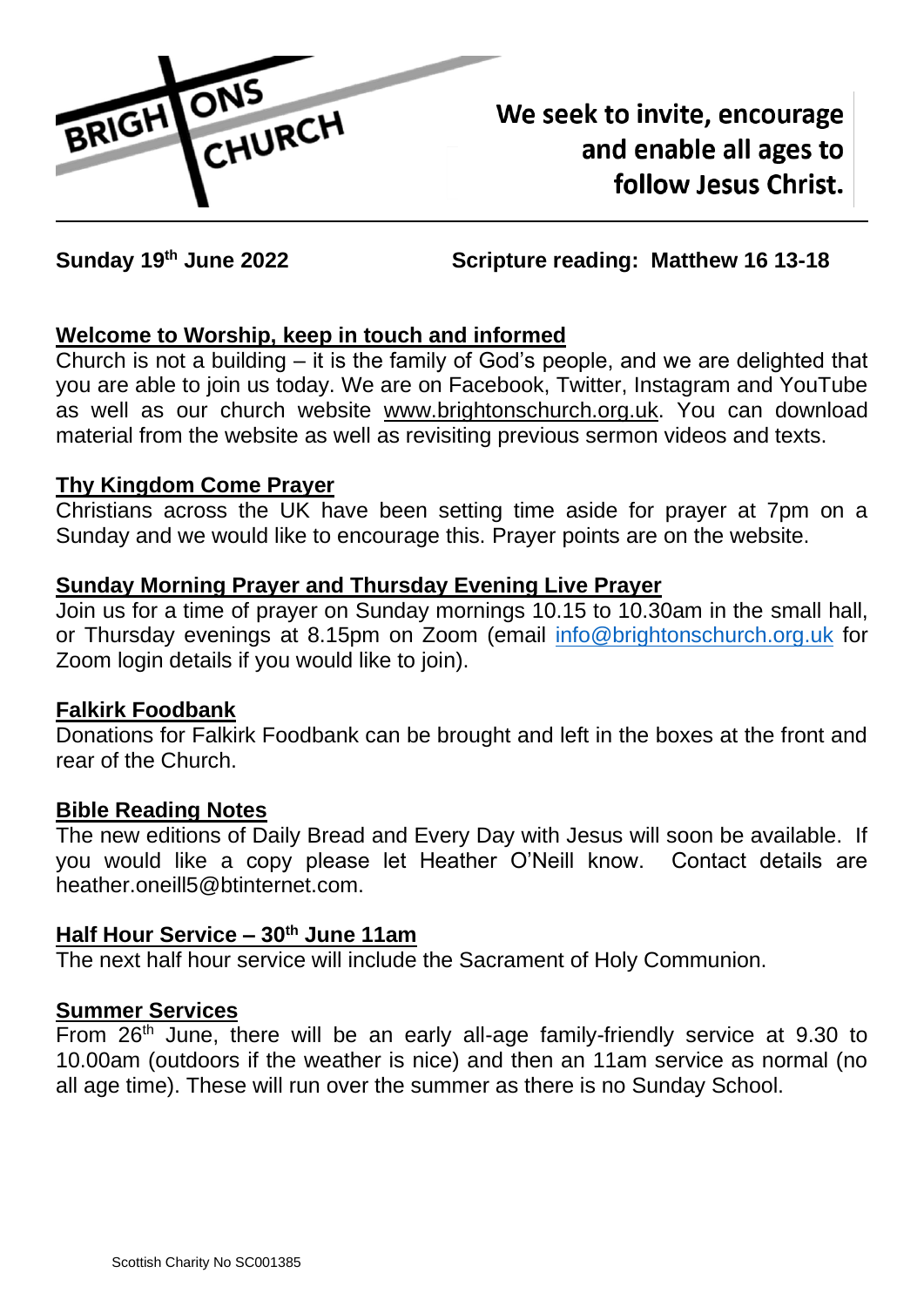### **Christian Aid Week**

Thank you to all who generously supported the Christian Aid Week appeals. The total sent to Christian Aid amounted to £739.70. The fund-raising Quizzes – Food and Drink - contributed £142. Church donations, via Christian Aid Envelopes, totalled £597.70. Gift-aided donations will benefit CA with another £95. All in all, a great sum. Once again, many thanks.

#### **Flowers in Church**

The flowers in the church today have been provided by Norma and Alan Thompson. Delivering the flowers after today's service will be Alison Cassells. Delivery next week will be Nancy Lees.

#### **Thanks to those who contributed in different ways to today's service**

Laura Eckles, James Falconer, Jon Luke-Kirton, Morag Lang, Richard McManus, Adam Matheson, Neil Matheson, Jean Meek, Heather O'Neill, Andrew Philp, Eric Smith, the Choir, the children, young people and volunteers from Sunday School.